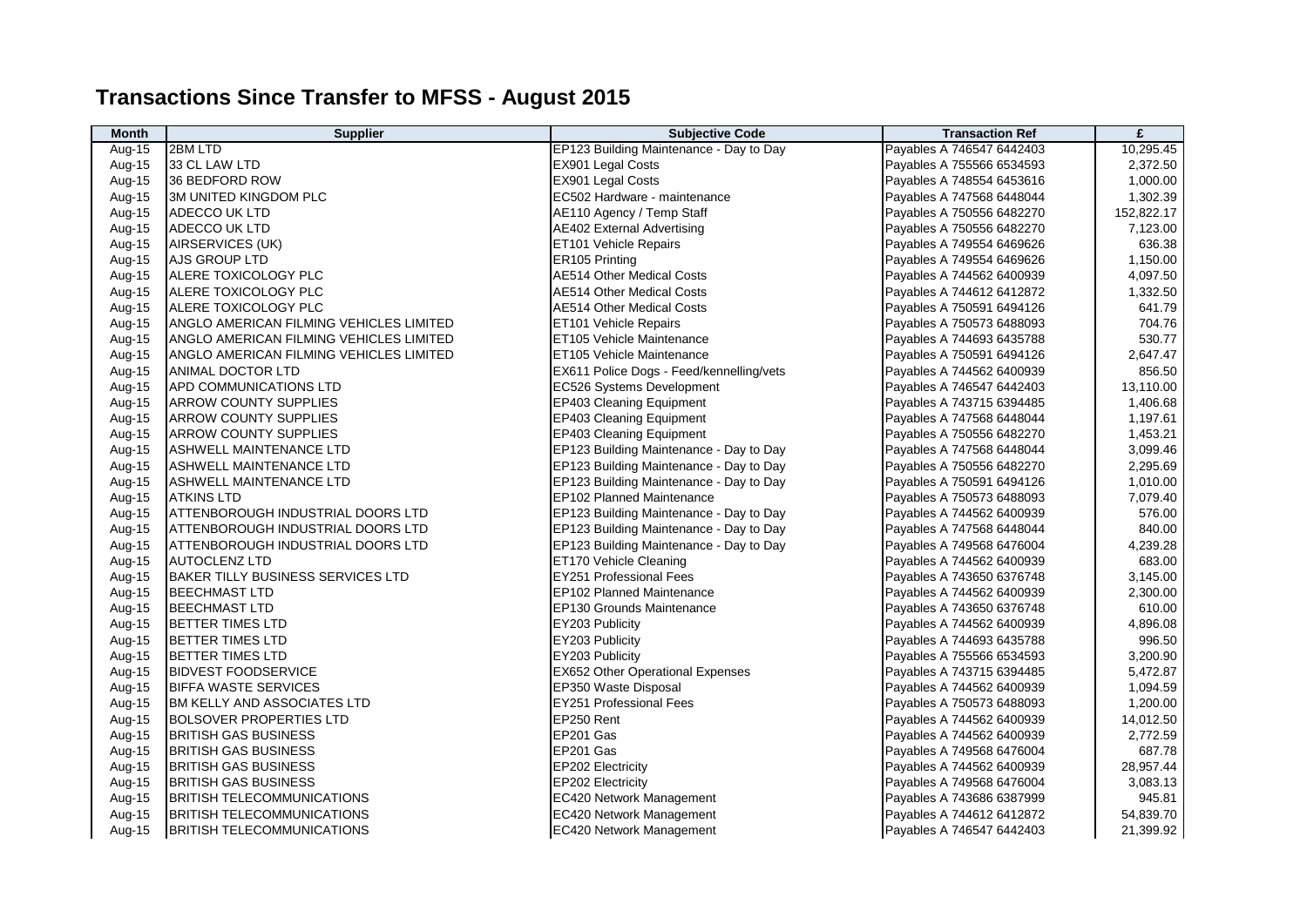| Aug-15 | <b>BRITISH TELECOMMUNICATIONS</b>       | EC420 Network Management                                                       | Payables A 750591 6494126 | 851.09    |
|--------|-----------------------------------------|--------------------------------------------------------------------------------|---------------------------|-----------|
| Aug-15 | <b>BROXTOWE BROUGH COUNCIL</b>          | EP250 Rent                                                                     | Payables A 744562 6400939 | 5,847.75  |
| Aug-15 | <b>BT GLOBAL SERVICES</b>               | <b>EC410 Network Services</b>                                                  | Payables A 744562 6400939 | 541.66    |
| Aug-15 | <b>BTS HOLDINGS PLC</b>                 | <b>EC410 Network Services</b>                                                  | Payables A 746547 6442403 | 9,182.00  |
| Aug-15 | <b>BUDDILTD</b>                         | EX431 Maintenance/Consumables Specialist Op Equipmen Payables A 754549 6523070 |                           | 675.00    |
| Aug-15 | CALUMET PHOTOGRAPHIC LTD                | EX431 Maintenance/Consumables Specialist Op Equipmen Payables A 746547 6442403 |                           | 898.34    |
| Aug-15 | <b>CARBON LEGACY</b>                    | <b>EY250 Consultants Fees</b>                                                  | Payables A 747568 6448044 | 1,944.00  |
| Aug-15 | <b>CASTLE CAVENDISH FOUNDATION</b>      | EY380 Grants to Voluntary Bodies                                               | Payables A 744660 6429176 | 10,000.00 |
| Aug-15 | CENTRAL (HIGH RISE) LTD                 | EC140 Telephony Equipment                                                      | Payables A 743650 6376748 | 1,250.00  |
| Aug-15 | <b>CERTAS ENERGY UK LTD</b>             | ET190 Petrol                                                                   | Payables A 744562 6400939 | 4,779.00  |
| Aug-15 | <b>CERTAS ENERGY UK LTD</b>             | ET190 Petrol                                                                   | Payables A 750573 6488093 | 13,743.00 |
| Aug-15 | <b>CINTRA LTD</b>                       | EL110 Interpreters Fees                                                        | Payables A 744562 6400939 | 29,794.47 |
| Aug-15 | <b>CITY PRESS LEEDS LTD</b>             | ER105 Printing                                                                 | Payables A 743715 6394485 | 1,403.00  |
| Aug-15 | CITY PRESS LEEDS LTD                    | ER105 Printing                                                                 | Payables A 746547 6442403 | 520.00    |
| Aug-15 | CITY PRESS LEEDS LTD                    | ER105 Printing                                                                 | Payables A 754549 6523070 | 746.00    |
| Aug-15 | <b>COLLEGE OF POLICING</b>              | <b>AE320 External Training Courses</b>                                         | Payables A 746547 6442403 | 571.51    |
| Aug-15 | COMPUTER COMPUTER LTD                   | EC502 Hardware - maintenance                                                   | Payables A 747568 6448044 | 8,846.45  |
| Aug-15 | COMPUTRAD (EUROPE) LTD                  | EC501 Hardware - purchase                                                      | Payables A 746547 6442403 | 1,650.00  |
| Aug-15 | CONSULT 47                              | <b>EY251 Professional Fees</b>                                                 | Payables A 744562 6400939 | 632.50    |
| Aug-15 | <b>COONEEN AT WORK LTD</b>              | EU111 Clothing & Uniforms                                                      | Payables A 752549 6516802 | 27,554.54 |
| Aug-15 | <b>COPYPRICE LTD</b>                    | EP105 Planned PPM Contract                                                     | Payables A 743650 6376748 | 1,500.00  |
| Aug-15 | <b>CORONA ENERGY</b>                    | EP201 Gas                                                                      | Payables A 749554 6469626 | 7,429.73  |
| Aug-15 | <b>CREATIVE FLAVOURS</b>                | EO110 Contract Catering                                                        | Payables A 750621 6510231 | 644.00    |
| Aug-15 | <b>CREATIVE FLAVOURS</b>                | EO110 Contract Catering                                                        | Payables A 754549 6523070 | 653.45    |
| Aug-15 | <b>D A LANGUAGES</b>                    | EL110 Interpreters Fees                                                        | Payables A 750573 6488093 | 500.00    |
| Aug-15 | DATA INTEGRATION AN XCHANGING COMPANY   | <b>EC410 Network Services</b>                                                  | Payables A 750573 6488093 | 2,915.32  |
| Aug-15 | DATA PRO IT LTD                         | EC501 Hardware - purchase                                                      | Payables A 746547 6442403 | 1,070.00  |
| Aug-15 | DATA PRO IT LTD                         | EC590 Other IT Costs                                                           | Payables A 744621 6417850 | 870.00    |
| Aug-15 | DATA PRO IT LTD                         | EC590 Other IT Costs                                                           | Payables A 746547 6442403 | 1,267.00  |
| Aug-15 | <b>DISTRACTION AGENCY LIMITED</b>       | EC525 Web Infrastructure                                                       | Payables A 743686 6387999 | 2,814.37  |
| Aug-15 | DR E WOLSKA                             | <b>EY251 Professional Fees</b>                                                 | Payables A 744562 6400939 | 800.00    |
| Aug-15 | DR RALPH SAMPSON                        | AE514 Other Medical Costs                                                      | Payables A 744591 6406977 | 702.90    |
| Aug-15 | DR RALPH SAMPSON                        | AE514 Other Medical Costs                                                      | Payables A 744693 6435788 | 3,660.00  |
| Aug-15 | DR RALPH SAMPSON                        | AE514 Other Medical Costs                                                      | Payables A 750591 6494126 | 2,275.00  |
| Aug-15 | DURHAM POLICE AND CRIME COMMISSIONER    | AE360 Conference & Seminar Fees                                                | Payables A 744562 6400939 | 598.00    |
| Aug-15 | EDF ENERGY CUSTOMERS PLC                | EP202 Electricity                                                              | Payables A 743650 6376748 | 23,847.56 |
| Aug-15 | ENTERPRISE RENT-A-CAR (UK) LTD          | ET211 Hire of Transport - Operational                                          | Payables A 746547 6442403 | 4,755.45  |
| Aug-15 | ENVIROENERGY (NOTTINGHAM) LTD           | EP205 Water Services / Rates                                                   | Payables A 744562 6400939 | 9,140.73  |
| Aug-15 | ENVIRONMENTAL SCIENTIFICS GROUP LIMITED | EF120 Forensic Analysis                                                        | Payables A 743715 6394485 | 8,733.08  |
| Aug-15 | ENVIRONMENTAL SCIENTIFICS GROUP LIMITED | EF120 Forensic Analysis                                                        | Payables A 744693 6435788 | 3,601.36  |
| Aug-15 | ENVIRONMENTAL SCIENTIFICS GROUP LIMITED | EF120 Forensic Analysis                                                        | Payables A 754565 6529152 | 10,237.28 |
| Aug-15 | <b>EPAY LTD</b>                         | EY251 Professional Fees                                                        | Payables A 744591 6406977 | 975.00    |
| Aug-15 | EVERYTHING EVERYWHERE LTD               | EC130 Mobile Phone Call Charges & Contract Cost                                | Payables A 747568 6448044 | 2,103.04  |
| Aug-15 | EVERYTHING EVERYWHERE LTD               | EC130 Mobile Phone Call Charges & Contract Cost                                | Payables A 750591 6494126 | 2,057.59  |
| Aug-15 | EXTERION MEDIA (UK) LIMITED             | <b>EY251 Professional Fees</b>                                                 | Payables A 750556 6482270 | 4,520.00  |
| Aug-15 | F PARR LTD                              | EE110 Furniture                                                                | Payables A 744562 6400939 | 1,244.00  |
| Aug-15 | <b>FAIRACRE SERVICES</b>                | EP103 Planned Mechanical & Engineering Works                                   | Payables A 747568 6448044 | 548.70    |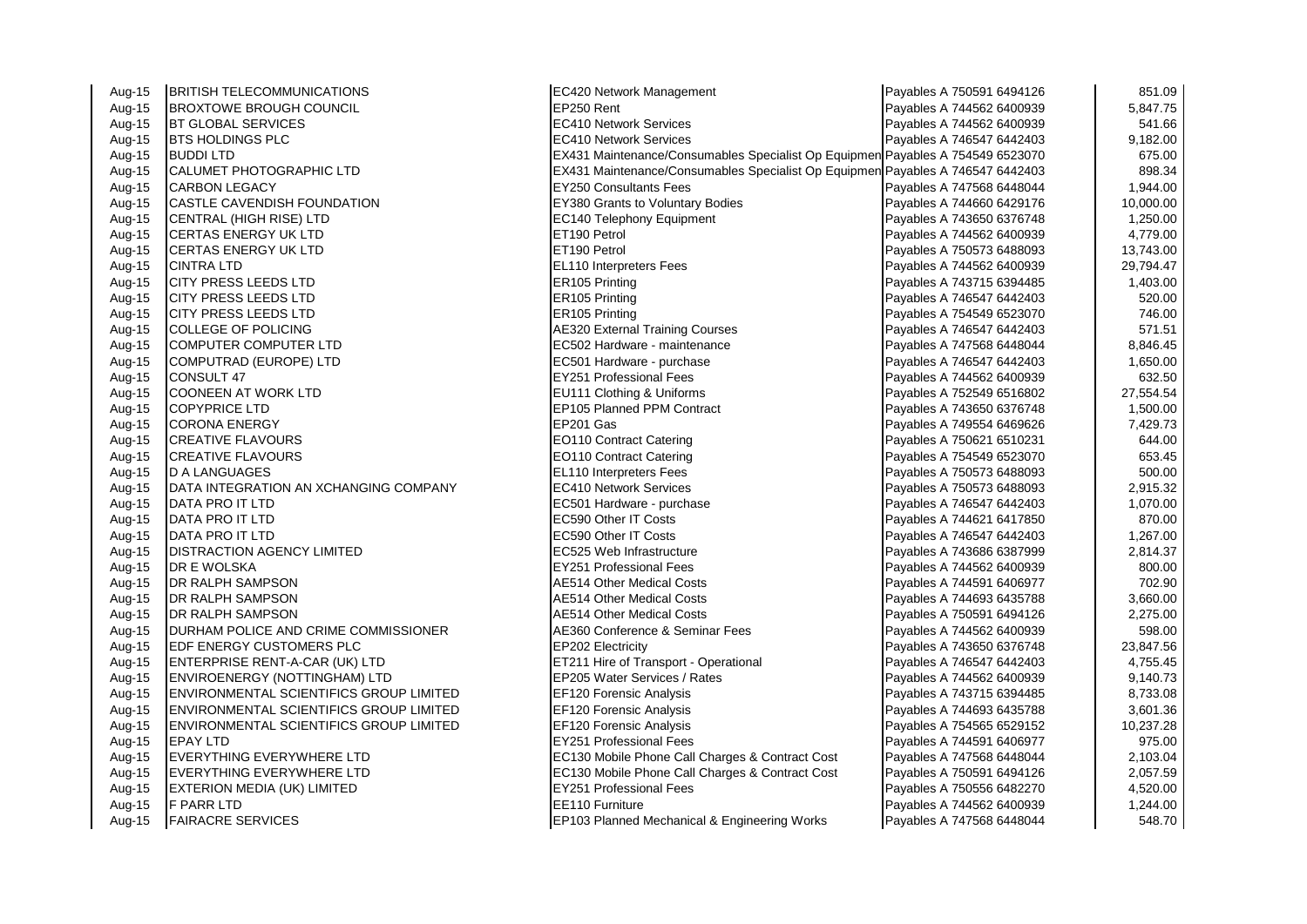Aug-15 FIFTH WHEEL COMPANY ET103 Vehicles - Spares Aug-15 FIRE SAFETY SERVICES EPREMIER AND REPAIR REPORT PLANNISHED AND REPORT PAYABLE A 743715 FIRE SAFETY SERVICES Aug-15 |FIRE SAFETY SERVICES |EP102 Planned Maintenance 3,186.74 Aug-15 FIRE SAFETY SERVICES EXAMPLE THE SAFETY SERVICES EQUIPMENT A 743715 6394 FIRE SAFETY SERVICES Aug-15 FIRE SAFETY SERVICES EXAMPLE RESOLUTION Specialist Operational Equipment Aug-15 FIREBLITZ EXTINGUISHER LTD EX410 Specialist Operational Equipment<br>Aug-15 FOCUS CONSULTANTS 2010 LLP FRAGE CHANNEL EY251 Professional Fees Aug-15 FOCUS CONSULTANTS 2010 LLP EX251 Professional Features Aug. 15 Aug. 15 Aug. 15 Aug. 15 Aug. 16 Aug. 16<br>Aug-15 FOCUS PROMOTIONS Aug-15 FOCUS PROMOTIONS EY203 Publicity Payables A 750573 6488093 1,235.00 Aug-15 FWP MECHANICAL LTD EP123 Building Maintenance - Day to Day Aug-15 G F TOMLINSON BUILDING LTD EP101 Fees Planned Aug-15 G S MAHAL & CO LTD EU111 Clothing & Uniforms Aug-15 G S MAHAL & CO LTD<br>Aug-15 G4S FORENSIC AND MEDICAL SERVICES (UK) LTD FE120 Forensic Analysis Aug-15 G4S FORENSIC AND MEDICAL SERVICES (UK) LTD EF120 Forensic Analysis<br>Aug-15 GEO HANSON & SONS HUCKNALL LTD EP121 Reactive Maintenance Aug-15 GEO HANSON & SONS HUCKNALL LTD Aug-15 GEO HANSON & SONS HUCKNALL LTD EP123 Building Maintenance - Day to Day<br>Aug-15 GEO HANSON & SONS HUCKNALL LTD FRESO1 Fixtures & Fittings Aug-15 GEO HANSON & SONS HUCKNALL LTD Aug-15 GLEBEFOIL LTD<br>Aug-15 GOVERNMENT ACTUARYS DEPARTMENT FREE FY251 Professional Fees Aug-15 GOVERNMENT ACTUARYS DEPARTMENT FREE RESERVES Professional FEE PAYS Professional Feed of the A<br>Aug-15 HALL FUELS Aug-15 HALL FUELS ET191 Diesel Payables A 743715 6394485 13,629.00 Aug-15 HALL FUELS ET191 Diesel Payables A 746547 6442403 51,867.24 Aug-15 HALL FUELS ET191 Diesel Payables A 747568 6448044 40,435.50 Aug-15 HANDS FREE COMPUTING LTD **AUGEST AE320 External Training Courses** Aug-15 HAYS SPECIALIST RECRUITMENT LTD Aug-15 HAYS SPECIALIST RECRUITMENT LTD 
<br>
Aug-15 HEALTH AND SAFETY EXECUTIVE 
Aug-15 HEALTH AND SAFETY EXECUTIVE Aug-15 | HEALTH AND SAFETY EXECUTIVE Aug-15 HEATH LAMBERT LTD EX340 Brokers & Claim Handling Fees Payables A 743715 6394485 7,437.15 Aug-15 **HILTON BODILL (CONSTRUCTION) LTD** Aug-15 HILTON BODILL (CONSTRUCTION) LTD **EP123** Building Maintenance - Day to Day Aug-15 INCOM TELECOMMUNICATIONS INCOMENTIES EC502 Hardware - maintenance<br>Aug-15 INTERNATIONAL ASSOCIATION OF WOMEN POLICE 2015 AE360 Conference & Seminar Fees Aug-15 **INTERNATIONAL ASSOCIATION OF WOMEN POLICE 2015** Aug-15 **IRON MOUNTAIN (UK) LTD EXAMPLE A 750591 64941 F** 7390 Storage Payables A 75051 64941 64941 64941 64941<br>Aug-15 ISAS Aug-15 ISAS **ISAS** EY390 Specific Grants awarded Aug-15 IWS **IWS EP102 Planned Maintenance** Aug-15 |IWS **IWS EP102 Planned Maintenance** Aug-15 J P FRENCH ASSOCIATES EX251 Professional Fees Aug-15 JNE SECURITY LTD<br>Aug-15 JOHNSONS APPAREI MASTER FROM THE RESONANCE RESONS Aug-15 JOHNSONS APPARELMASTER ED112 Detained Persons - Clothing Aug-15 JOSEPH MERRIT GROUP PLC **EXAMPLE 2000.** EX652 Other Operational Expenses Aug-15 KARIMIA INSTITUTE **EXAM** EX380 Grants to Voluntary Bodies Aug-15 KBW BARRISTERS CHAMBERS **EX901** Legal Costs Aug-15 KBW BARRISTERS CHAMBERS FREE CHAMBERS EX901 Legal Costs Payables A 749568 64766 64766 64766 64766 6476<br>Payable Rand Costs Payables A 74961 64766 64766 64766 647604 2,875.0004 64766 64766 64766 64766 6476 Aug-15 KCH GARDEN SQUARE Aug-15 KELWAY LTD **Example 2018** Research 2019 **FC501** Hardware - purchase Aug-15 KELWAY LTD **EXECUTE A 746 FOR 1999.** EC501 Hardware - purchase Aug-15 KELWAY LTD EC590 Other IT Costs Payables A 743715 6394485 621.25 Aug-15 KELWAY LTD EC590 Other IT Costs Payables A 744693 6435788 7,661.36 Aug-15 KELWAY LTD **EXECUTE A 746 FM 2018 120 AUGUST 2018** FC590 Other IT Costs Aug-15 KELWAY LTD **EC590 Other IT Costs** Payables A 750556 6482270 2,299.648270 2,299.648270 2,299.648270 2,299.6482

| Payables A 750573 6488093                              | 1,606.24             |
|--------------------------------------------------------|----------------------|
| Payables A 743715 6394485                              | 2,549.22             |
| Payables A 744562 6400939                              | 3,186.74             |
| Payables A 743715 6394485                              | 604.50               |
| Payables A 750556 6482270                              | 4,311.08             |
| Payables A 749554 6469626                              | 1,297.95             |
| Payables A 744562 6400939                              | 1,044.00             |
| Payables A 750573 6488093                              | 1,235.00             |
| Payables A 747568 6448044                              | 3,060.62             |
| Payables A 746547 6442403                              | 328,184.38           |
| Payables A 744693 6435788                              | 700.00               |
| Payables A 747568 6448044                              | 2,342.00             |
| Payables A 750591 6494126                              | 104,470.50           |
| Payables A 744591 6406977                              | 1,364.63             |
| Payables A 743715 6394485                              | 788.23               |
| Payables A 743715 6394485                              | 913.52               |
| Payables A 744612 6412872                              | 736.98               |
| Payables A 750591 6494126                              | 4,799.66             |
| Payables A 743715 6394485                              | 13,629.00            |
| Payables A 746547 6442403                              | 51,867.24            |
| Payables A 747568 6448044                              | 40,435.50            |
| Payables A 744591 6406977                              | 800.00               |
| Payables A 744591 6406977                              | 1,297.72             |
| Payables A 744562 6400939                              | 570.40               |
| Payables A 743715 6394485                              | 7,437.15             |
| Payables A 749554 6469626                              | 8,845.69             |
| Payables A 750573 6488093                              | 19,358.78            |
| Payables A 744693 6435788                              | 2,637.60             |
| Payables A 750573 6488093                              | 550.00               |
| Payables A 750591 6494126                              | 3,499.95             |
| Payables A 749568 6476004                              | 58,374.00            |
| Payables A 750573 6488093                              | 891.50               |
| Payables A 750591 6494126                              | 2,329.86             |
| Payables A 750591 6494126                              | 1,500.00             |
| Payables A 746547 6442403                              | 746.50               |
| Payables A 749568 6476004                              | 2,934.63             |
| Payables A 746547 6442403<br>Payables A 749554 6469626 | 900.00               |
| Payables A 743650 6376748                              | 5,000.00<br>2,600.00 |
| Payables A 749568 6476004                              | 2,875.00             |
| Payables A 747568 6448044                              | 500.00               |
| Payables A 743715 6394485                              | 1,315.20             |
| Payables A 746547 6442403                              | 11,398.36            |
| Payables A 743715 6394485                              | 621.25               |
| Payables A 744693 6435788                              | 7,661.36             |
| Payables A 746547 6442403                              | 14,810.80            |
| Payables A 750556 6482270                              | 2,299.64             |
|                                                        |                      |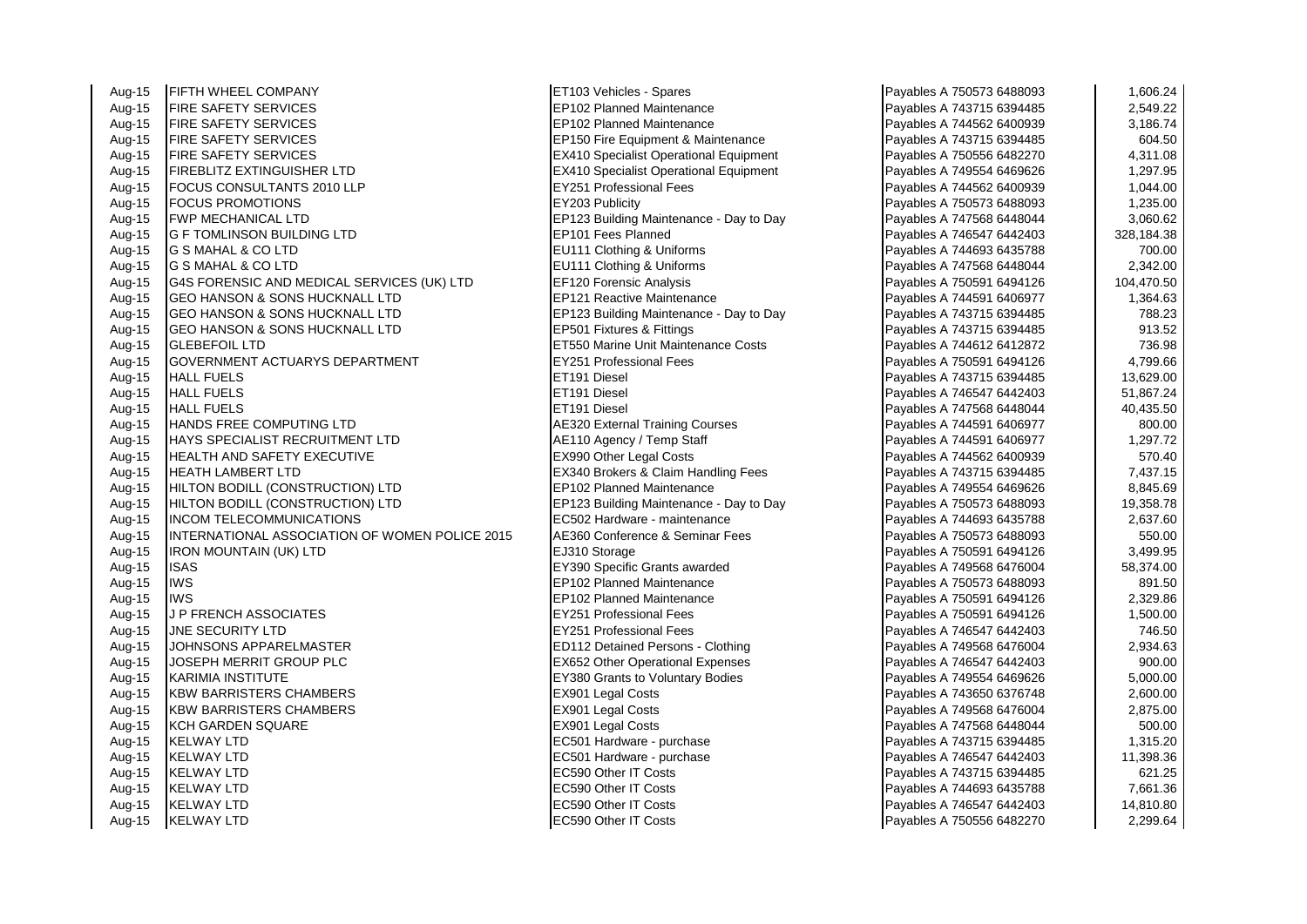| Aug-15 | KEY FORENSIC SERVICES LTD                 | EF120 Forensic Analysis                 | Payables A 744562 6400939 | 13,472.75 |
|--------|-------------------------------------------|-----------------------------------------|---------------------------|-----------|
| Aug-15 | <b>KEY FORENSIC SERVICES LTD</b>          | <b>EF120 Forensic Analysis</b>          | Payables A 754549 6523070 | 16,500.89 |
| Aug-15 | <b>KIRK CONTRACTS</b>                     | EP102 Planned Maintenance               | Payables A 746547 6442403 | 1,010.00  |
| Aug-15 | KUSTOM GARAGE EQUIPMENT LTD               | <b>EY250 Consultants Fees</b>           | Payables A 748554 6453616 | 4,427.70  |
| Aug-15 | <b>LBA INTERNATIONAL LTD</b>              | <b>EX701 Firearms &amp; Ammunition</b>  | Payables A 743715 6394485 | 730.00    |
| Aug-15 | <b>LGC LTD</b>                            | EF120 Forensic Analysis                 | Payables A 744562 6400939 | 1,063.66  |
| Aug-15 | LGC LTD                                   | <b>EF120 Forensic Analysis</b>          | Payables A 744660 6429176 | 2,867.84  |
| Aug-15 | <b>LGC LTD</b>                            | <b>EF120 Forensic Analysis</b>          | Payables A 750591 6494126 | 5,913.45  |
| Aug-15 | <b>LGC LTD</b>                            | EF120 Forensic Analysis                 | Payables A 754565 6529152 | 11,552.46 |
| Aug-15 | LIFTWORK SERVICES LTD                     | EP123 Building Maintenance - Day to Day | Payables A 748554 6453616 | 633.45    |
| Aug-15 | LIFTWORK SERVICES LTD                     | EP501 Fixtures & Fittings               | Payables A 748554 6453616 | 619.50    |
| Aug-15 | LYCAMOBILE UK LTD                         | EF130 Electronic Forensics              | Payables A 746547 6442403 | 697.00    |
| Aug-15 | LYRECO OFFICE PRODUCTS                    | ER101 Stationery & Office Consumables   | Payables A 744591 6406977 | 579.64    |
| Aug-15 | LYRECO OFFICE PRODUCTS                    | ER101 Stationery & Office Consumables   | Payables A 747568 6448044 | 1,176.47  |
| Aug-15 | LYRECO OFFICE PRODUCTS                    | ER101 Stationery & Office Consumables   | Payables A 750556 6482270 | 737.96    |
| Aug-15 | LYRECO OFFICE PRODUCTS                    | ER101 Stationery & Office Consumables   | Payables A 754549 6523070 | 601.85    |
| Aug-15 | LYRECO OFFICE PRODUCTS                    | ER101 Stationery & Office Consumables   | Payables A 755566 6534593 | 969.66    |
| Aug-15 | LYRECO OFFICE PRODUCTS                    | ER104 Paper (Photocopiers & Printers)   | Payables A 744591 6406977 | 556.74    |
| Aug-15 | LYRECO OFFICE PRODUCTS                    | ER104 Paper (Photocopiers & Printers)   | Payables A 755566 6534593 | 920.31    |
| Aug-15 | <b>MACILDOWIE ASSOCIATES LTD</b>          | AE110 Agency / Temp Staff               | Payables A 749554 6469626 | 11,187.96 |
| Aug-15 | <b>MACILDOWIE ASSOCIATES LTD</b>          | AE110 Agency / Temp Staff               | Payables A 750573 6488093 | 707.74    |
| Aug-15 | <b>MACOI LTD</b>                          | EE110 Furniture                         | Payables A 743715 6394485 | 1,851.80  |
| Aug-15 | <b>MACOI LTD</b>                          | EE110 Furniture                         | Payables A 744693 6435788 | 2,272.00  |
| Aug-15 | <b>MACOI LTD</b>                          | EE110 Furniture                         | Payables A 750591 6494126 | 8,944.50  |
| Aug-15 | <b>MACOI LTD</b>                          | EE110 Furniture                         | Payables A 754549 6523070 | 1,685.20  |
| Aug-15 | <b>MACOI LTD</b>                          | EU111 Clothing & Uniforms               | Payables A 743715 6394485 | 1,097.80  |
| Aug-15 | <b>MACOI LTD</b>                          | EU111 Clothing & Uniforms               | Payables A 750591 6494126 | 2,560.71  |
| Aug-15 | <b>MACOI LTD</b>                          | EU111 Clothing & Uniforms               | Payables A 754549 6523070 | 775.52    |
| Aug-15 | <b>MALT CROSS LTD</b>                     | EY380 Grants to Voluntary Bodies        | Payables A 749554 6469626 | 4,500.00  |
| Aug-15 | MANSFIELD REFRIGERATION & AIR COND CO LTD | EP123 Building Maintenance - Day to Day | Payables A 744693 6435788 | 3,935.00  |
| Aug-15 | MANSFIELD REFRIGERATION & AIR COND CO LTD | EP123 Building Maintenance - Day to Day | Payables A 746547 6442403 | 1,543.00  |
| Aug-15 | MERCATO SOLUTIONS LIMITED                 | EC512 Software Licences                 | Payables A 744660 6429176 | 5,000.00  |
| Aug-15 | <b>METHODS ADVISORY LTD</b>               | <b>EY251 Professional Fees</b>          | Payables A 746547 6442403 | 11,000.00 |
| Aug-15 | MICHAEL PAGE RECRUITMENT LTD              | AE110 Agency / Temp Staff               | Payables A 744591 6406977 | 8,000.00  |
| Aug-15 | MICHAEL PAGE RECRUITMENT LTD              | AE110 Agency / Temp Staff               | Payables A 744612 6412872 | 5,182.95  |
| Aug-15 | <b>MICHAEL PAGE RECRUITMENT LTD</b>       | AE110 Agency / Temp Staff               | Payables A 744693 6435788 | 5,182.95  |
| Aug-15 | MICHAEL PAGE RECRUITMENT LTD              | AE110 Agency / Temp Staff               | Payables A 749554 6469626 | 23,210.59 |
| Aug-15 | <b>MIKE BS LOCKSMITH LTD</b>              | EP123 Building Maintenance - Day to Day | Payables A 746547 6442403 | 560.58    |
| Aug-15 | MITIE CLEANING & SUPPORT SERVICES LTD     | <b>EP401 Contract Cleaning</b>          | Payables A 755566 6534593 | 49,739.32 |
| Aug-15 | <b>MIVEN LTD</b>                          | EP250 Rent                              | Payables A 744693 6435788 | 3,375.00  |
| Aug-15 | <b>MIVEN LTD</b>                          | EP253 Service Charge                    | Payables A 744693 6435788 | 86,836.68 |
| Aug-15 | <b>MIVEN LTD</b>                          | <b>EY251 Professional Fees</b>          | Payables A 750591 6494126 | 8,307.95  |
| Aug-15 | <b>MOTODIRECT LTD</b>                     | EU111 Clothing & Uniforms               | Payables A 749554 6469626 | 1,007.66  |
| Aug-15 | MOTOR ACCIDENT PROTECTION SERVICES LTD    | ET250 Vehicle Insurance                 | Payables A 744693 6435788 | 550.86    |
| Aug-15 | MOUCHEL BUSINESS SERVICES LTD             | EY251 Professional Fees                 | Payables A 743650 6376748 | 8,975.00  |
| Aug-15 | MPC SERVICES (UK) LTD                     | EP102 Planned Maintenance               | Payables A 744591 6406977 | 553.50    |
| Aug-15 | <b>NATIONAL MONITORING</b>                | <b>EP451 Intruder Alarms</b>            | Payables A 749554 6469626 | 40,932.74 |

**EF120 Forensic Analysis** 

| Payables A 744562 6400939 | 13,472.75 |
|---------------------------|-----------|
| Payables A 754549 6523070 | 16,500.89 |
| Payables A 746547 6442403 | 1,010.00  |
| Payables A 748554 6453616 | 4,427.70  |
| Payables A 743715 6394485 | 730.00    |
| Payables A 744562 6400939 | 1,063.66  |
| Payables A 744660 6429176 | 2,867.84  |
| Payables A 750591 6494126 | 5,913.45  |
| Payables A 754565 6529152 | 11,552.46 |
| Payables A 748554 6453616 | 633.45    |
| Payables A 748554 6453616 | 619.50    |
| Payables A 746547 6442403 | 697.00    |
| Payables A 744591 6406977 | 579.64    |
| Payables A 747568 6448044 | 1,176.47  |
| Payables A 750556 6482270 | 737.96    |
| Payables A 754549 6523070 | 601.85    |
| Payables A 755566 6534593 | 969.66    |
| Payables A 744591 6406977 | 556.74    |
| Payables A 755566 6534593 | 920.31    |
| Payables A 749554 6469626 | 11,187.96 |
| Payables A 750573 6488093 | 707.74    |
| Payables A 743715 6394485 | 1,851.80  |
| Payables A 744693 6435788 | 2,272.00  |
| Payables A 750591 6494126 | 8,944.50  |
| Payables A 754549 6523070 | 1,685.20  |
| Payables A 743715 6394485 | 1,097.80  |
| Payables A 750591 6494126 | 2,560.71  |
| Payables A 754549 6523070 | 775.52    |
| Payables A 749554 6469626 | 4,500.00  |
| Payables A 744693 6435788 | 3,935.00  |
| Payables A 746547 6442403 | 1,543.00  |
| Payables A 744660 6429176 | 5,000.00  |
| Payables A 746547 6442403 | 11,000.00 |
| Payables A 744591 6406977 | 8,000.00  |
| Payables A 744612 6412872 | 5,182.95  |
| Payables A 744693 6435788 | 5,182.95  |
| Payables A 749554 6469626 | 23,210.59 |
| Payables A 746547 6442403 | 560.58    |
| Payables A 755566 6534593 | 49,739.32 |
| Payables A 744693 6435788 | 3,375.00  |
| Payables A 744693 6435788 | 86,836.68 |
| Payables A 750591 6494126 | 8,307.95  |
| Payables A 749554 6469626 | 1,007.66  |
| Payables A 744693 6435788 | 550.86    |
| Payables A 743650 6376748 | 8,975.00  |
| Payables A 744591 6406977 | 553.50    |
| Pavables A 749554 6469626 | 40.932.74 |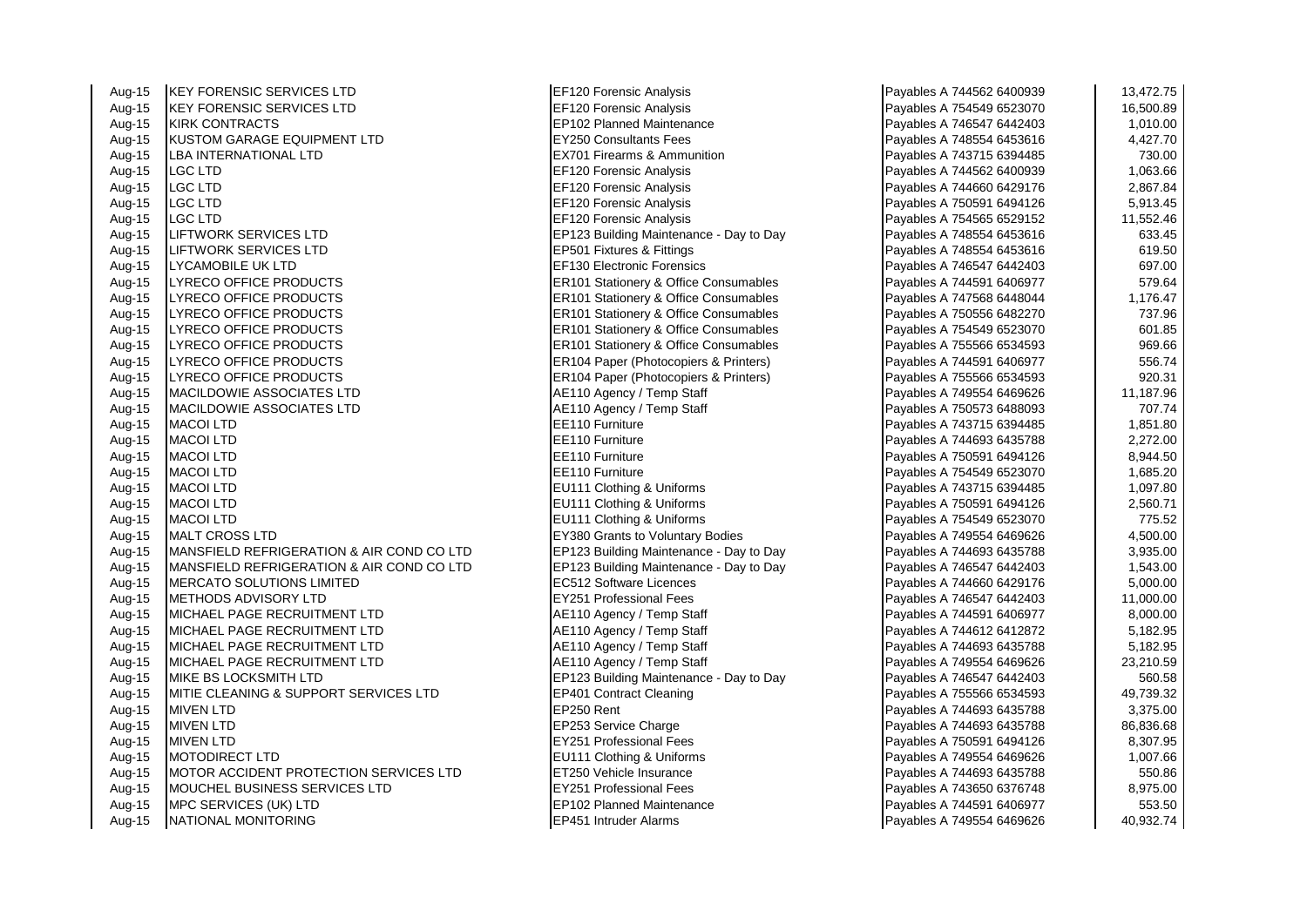| Aug-15 | NATIONAL MONITORING                                                                | <b>EP451 Intruder Alarms</b>           | Payables A 750556 6482270 | 11,695.54  |
|--------|------------------------------------------------------------------------------------|----------------------------------------|---------------------------|------------|
| Aug-15 | NATIONAL OFFENDER MANAGEMENT SERVICES                                              | <b>EJ190 Other Partnerships</b>        | Payables A 754549 6523070 | 74,455.90  |
| Aug-15 | NATIONAL POLICE AID CONVOYS                                                        | EP205 Water Services / Rates           | Payables A 747568 6448044 | 1,126.27   |
| Aug-15 | NEOPOST LTD                                                                        | EC310 Postage Costs                    | Payables A 744693 6435788 | 682.48     |
| Aug-15 | NEOPOST LTD                                                                        | EC310 Postage Costs                    | Payables A 750573 6488093 | 2,000.00   |
| Aug-15 | <b>NEOPOST LTD</b>                                                                 | EC310 Postage Costs                    | Payables A 752549 6516802 | 2,000.00   |
| Aug-15 | NICOLA LLOYD                                                                       | <b>EY251 Professional Fees</b>         | Payables A 750591 6494126 | 722.60     |
| Aug-15 | NMK BUSINESS SOLUTIONS LTD                                                         | <b>EY251 Professional Fees</b>         | Payables A 746547 6442403 | 1,015.06   |
| Aug-15 | <b>NMK BUSINESS SOLUTIONS LTD</b>                                                  | <b>EY251 Professional Fees</b>         | Payables A 750573 6488093 | 968.05     |
| Aug-15 | <b>NOBLE KHAN LTD</b>                                                              | EY390 Specific Grants awarded          | Payables A 744612 6412872 | 7,500.00   |
| Aug-15 | NORRIS CONTRACTING LTD                                                             | EP102 Planned Maintenance              | Payables A 743715 6394485 | 6,043.00   |
| Aug-15 | NORTHGATE VEHICLE HIRE LTD                                                         | ET211 Hire of Transport - Operational  | Payables A 743650 6376748 | 2,346.00   |
| Aug-15 | NOTTINGHAM CITY COUNCIL                                                            | AE110 Agency / Temp Staff              | Payables A 750573 6488093 | 6,831.00   |
| Aug-15 | NOTTINGHAM CITY COUNCIL                                                            | EJ130 Young Offenders Teams            | Payables A 750591 6494126 | 62,470.00  |
| Aug-15 | NOTTINGHAM RAPE CRISIS CENTRE                                                      | EY390 Specific Grants awarded          | Payables A 749568 6476004 | 56,800.00  |
| Aug-15 | <b>INOTTINGHAM WOMENS CENTRE</b>                                                   | EY380 Grants to Voluntary Bodies       | Payables A 744660 6429176 | 4,000.00   |
| Aug-15 | NOTTINGHAMSHIRE COUNTY COUNCIL                                                     | EY360 Other PA Grants                  | Payables A 744660 6429176 | 330,091.28 |
| Aug-15 | NOTTINGHAMSHIRE INDEPENDENT DOMESTIC ABUSE SERVIC EY380 Grants to Voluntary Bodies |                                        | Payables A 750573 6488093 | 13,266.00  |
| Aug-15 | NOTTS POLICE FEDERATION FUND                                                       | AE360 Conference & Seminar Fees        | Payables A 743650 6376748 | 10,500.00  |
| Aug-15 | NOTTS POLICE FEDERATION FUND                                                       | <b>EY410 Partnership Grants</b>        | Payables A 743650 6376748 | 1,000.00   |
| Aug-15 | <b>ORCHID CELLMARK LTD</b>                                                         | EF120 Forensic Analysis                | Payables A 750591 6494126 | 7,416.00   |
| Aug-15 | <b>ORCHID CELLMARK LTD</b>                                                         | EF120 Forensic Analysis                | Payables A 754565 6529152 | 8,959.50   |
| Aug-15 | ORCHID CELLMARK LTD                                                                | EF150 DNA Sampling                     | Payables A 744612 6412872 | 16,640.50  |
| Aug-15 | <b>ORCHID CELLMARK LTD</b>                                                         | EF150 DNA Sampling                     | Payables A 744660 6429176 | 8,246.00   |
| Aug-15 | <b>ORCHID CELLMARK LTD</b>                                                         | EF150 DNA Sampling                     | Payables A 744693 6435788 | 17,914.00  |
| Aug-15 | ORRELL ASSOCIATES LTD                                                              | AE110 Agency / Temp Staff              | Payables A 749554 6469626 | 5,086.90   |
| Aug-15 | PANGBOURNE MUSICAL DISTRIBUTORS LTD                                                | EC524 Mobile Information System        | Payables A 750573 6488093 | 10,659.09  |
| Aug-15 | <b>PAYPOINT PLC</b>                                                                | <b>EF130 Electronic Forensics</b>      | Payables A 746547 6442403 | 1,025.00   |
| Aug-15 | PEPPERTREE CREATIVE LTD                                                            | <b>EY251 Professional Fees</b>         | Payables A 746547 6442403 | 1,502.00   |
| Aug-15 | PINK ELEPHANT EMEA LTD                                                             | <b>EY250 Consultants Fees</b>          | Payables A 750573 6488093 | 1,950.00   |
| Aug-15 | POLICE AND CRIME COMMISSIONER FOR CHESHIRE                                         | EC511 Software - upgrade               | Payables A 743650 6376748 | 36,873.97  |
| Aug-15 | POLICE AND CRIME COMMISSIONER FOR CHESHIRE                                         | EC511 Software - upgrade               | Payables A 746547 6442403 | 188,754.00 |
| Aug-15 | POLICE AND CRIME COMMISSIONER FOR LEICESTERSHIRE                                   | <b>EC420 Network Management</b>        | Payables A 750591 6494126 | 14,554.00  |
| Aug-15 | POLICE AND CRIME COMMISSIONER FOR LEICESTERSHIRE                                   | EJ601 Collaboration service            | Payables A 747568 6448044 | 1,601.63   |
| Aug-15 | POLICE SUPERINTENDANTS ASSOCIATION OF ENGLAND & WAAE360 Conference & Seminar Fees  |                                        | Payables A 754549 6523070 | 1,350.00   |
| Aug-15 | <b>PROF SR MYERS</b>                                                               | <b>ES140 Doctors Statements</b>        | Payables A 743650 6376748 | 650.00     |
| Aug-15 | QA LTD                                                                             | <b>AE320 External Training Courses</b> | Payables A 743715 6394485 | 3,704.00   |
| Aug-15 | QA LTD                                                                             | <b>AE320 External Training Courses</b> | Payables A 747568 6448044 | 10,476.00  |
| Aug-15 | QA LTD                                                                             | <b>AE320 External Training Courses</b> | Payables A 750556 6482270 | 2,881.50   |
| Aug-15 | QA LTD                                                                             | <b>AE320 External Training Courses</b> | Payables A 754549 6523070 | 2,000.00   |
| Aug-15 | <b>RECIPERO LTD</b>                                                                | EJ801 PNC Costs                        | Payables A 744612 6412872 | 6,846.00   |
| Aug-15 | <b>RECOVERY MANAGEMENT SERVICES LTD</b>                                            | <b>EX750 Vehicle Recovery Costs</b>    | Payables A 744693 6435788 | 4,437.50   |
| Aug-15 | <b>REED BUSINESS INFORMATION LTD</b>                                               | <b>EY251 Professional Fees</b>         | Payables A 750591 6494126 | 1,400.00   |
| Aug-15 | <b>REED SPECIALIST RECRUITMENT LTD</b>                                             | AE110 Agency / Temp Staff              | Payables A 743650 6376748 | 5,895.00   |
| Aug-15 | <b>REED SPECIALIST RECRUITMENT LTD</b>                                             | AE110 Agency / Temp Staff              | Payables A 744562 6400939 | 3,000.00   |
| Aug-15 | REED SPECIALIST RECRUITMENT LTD                                                    | AE110 Agency / Temp Staff              | Payables A 744660 6429176 | 9,204.20   |
| Aug-15 | <b>REED SPECIALIST RECRUITMENT LTD</b>                                             | AE110 Agency / Temp Staff              | Payables A 744693 6435788 | 25,844.08  |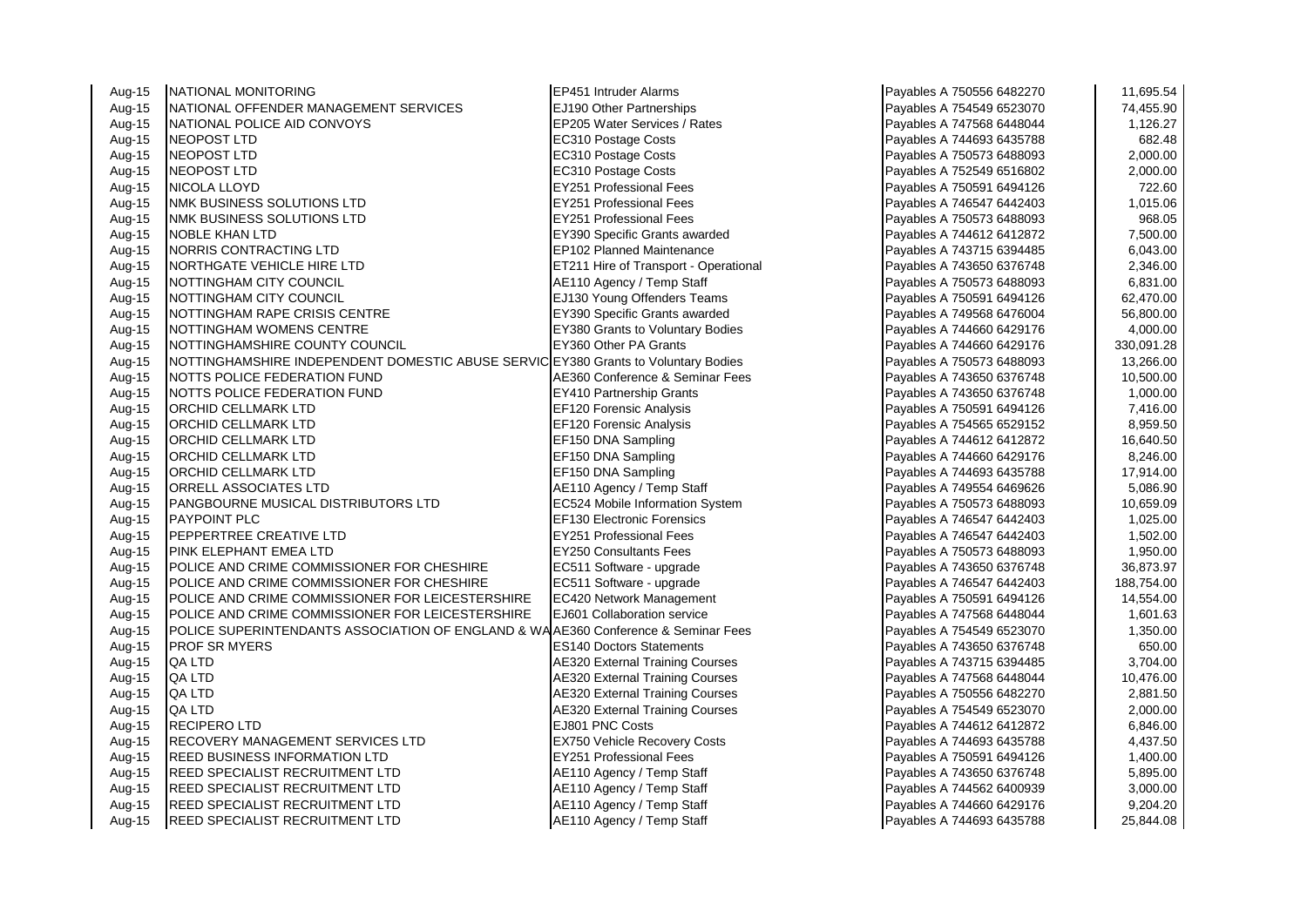| Aug-15 | <b>REED SPECIALIST RECRUITMENT LTD</b>    | AE110 Agency / Temp Staff                                                      | Payables A 749554 6469626 | 6,142.00   |
|--------|-------------------------------------------|--------------------------------------------------------------------------------|---------------------------|------------|
| Aug-15 | <b>REED SPECIALIST RECRUITMENT LTD</b>    | AE110 Agency / Temp Staff                                                      | Payables A 749568 6476004 | 10,634.00  |
| Aug-15 | REED SPECIALIST RECRUITMENT LTD           | AE110 Agency / Temp Staff                                                      | Payables A 750556 6482270 | 57,216.68  |
| Aug-15 | <b>REMEDI</b>                             | EY380 Grants to Voluntary Bodies                                               | Payables A 750591 6494126 | 16,182.23  |
| Aug-15 | <b>RICOH UK LTD</b>                       | ER105 Printing                                                                 | Payables A 750591 6494126 | 28,768.66  |
| Aug-15 | <b>ROAD SAFETY SUPPORT LTD</b>            | <b>EY150 Subscriptions</b>                                                     | Payables A 747568 6448044 | 15,000.00  |
| Aug-15 | <b>ROC SEARCH LTD</b>                     | AE110 Agency / Temp Staff                                                      | Payables A 750591 6494126 | 1,979.00   |
| Aug-15 | <b>ROYAL MAIL GROUP PLC</b>               | EC310 Postage Costs                                                            | Payables A 747568 6448044 | 13,662.80  |
| Aug-15 | RUSHCLIFFE BOROUGH COUNCIL                | EP302 Council Tax                                                              | Payables A 750573 6488093 | 978.36     |
| Aug-15 | <b>SALLY PRATT</b>                        | <b>EY250 Consultants Fees</b>                                                  | Payables A 749554 6469626 | 4,900.00   |
| Aug-15 | <b>SANTIA CONSULTING LTD</b>              | <b>AE320 External Training Courses</b>                                         | Payables A 750573 6488093 | 550.00     |
| Aug-15 | <b>SC THURMAN</b>                         | <b>EY251 Professional Fees</b>                                                 | Payables A 749554 6469626 | 640.20     |
| Aug-15 | <b>SELECT SCALES LTD</b>                  | EX431 Maintenance/Consumables Specialist Op Equipmen Payables A 749568 6476004 |                           | 1,530.00   |
| Aug-15 | <b>SEPURA LTD</b>                         | EC210 Radio / Airwave - Equipment                                              | Payables A 752549 6516802 | 1,782.00   |
| Aug-15 | <b>SEPURA LTD</b>                         | EC210 Radio / Airwave - Equipment                                              | Payables A 754565 6529152 | 500.00     |
| Aug-15 | <b>SEVERN TRENT WATER LTD</b>             | EP205 Water Services / Rates                                                   | Payables A 744591 6406977 | 1,506.22   |
| Aug-15 | <b>SG WORLD LTD</b>                       | EX431 Maintenance/Consumables Specialist Op Equipmen Payables A 744693 6435788 |                           | 841.00     |
| Aug-15 | SHERWOOD PINES CYCLE CENTRE               | ET305 Bicycle Purchases                                                        | Payables A 746547 6442403 | 6,062.58   |
| Aug-15 | SLATER ELECTRICAL SERVICES LTD            | <b>EP121 Reactive Maintenance</b>                                              | Payables A 743650 6376748 | 1,820.00   |
| Aug-15 | <b>SLATER ELECTRICAL SERVICES LTD</b>     | <b>EX652 Other Operational Expenses</b>                                        | Payables A 744591 6406977 | 522.45     |
| Aug-15 | SLATER ELECTRICAL SERVICES LTD            | <b>EX652 Other Operational Expenses</b>                                        | Payables A 750591 6494126 | 1,158.17   |
| Aug-15 | SLATER ELECTRICAL SERVICES LTD            | EX652 Other Operational Expenses                                               | Payables A 750621 6510231 | 711.59     |
| Aug-15 | <b>SOFTWARE BOX LTD</b>                   | <b>EC410 Network Services</b>                                                  | Payables A 744693 6435788 | 3,103.10   |
| Aug-15 | <b>SOFTWARE BOX LTD</b>                   | <b>EC590 Other IT Costs</b>                                                    | Payables A 750591 6494126 | 6,330.04   |
| Aug-15 | <b>SOLOS CONSULTANTS LTD</b>              | AE110 Agency / Temp Staff                                                      | Payables A 743715 6394485 | 3,035.48   |
| Aug-15 | SOLOS CONSULTANTS LTD                     | AE110 Agency / Temp Staff                                                      | Payables A 749554 6469626 | 3,973.82   |
| Aug-15 | <b>SOLOS CONSULTANTS LTD</b>              | AE110 Agency / Temp Staff                                                      | Payables A 750591 6494126 | 3,519.05   |
| Aug-15 | SPECIALIST COMPUTER CENTRES PLC           | EP350 Waste Disposal                                                           | Payables A 752549 6516802 | 1,030.00   |
| Aug-15 | STARTRAQ (UK) LTD                         | EC512 Software Licences                                                        | Payables A 744660 6429176 | 2,470.08   |
| Aug-15 | STHREE PARTNERSHIP LLP                    | AE110 Agency / Temp Staff                                                      | Payables A 744693 6435788 | 5,400.00   |
| Aug-15 | STHREE PARTNERSHIP LLP                    | AE110 Agency / Temp Staff                                                      | Payables A 749554 6469626 | 10,200.00  |
| Aug-15 | TELEPHONE TECHNOLOGY LTD                  | EC130 Mobile Phone Call Charges & Contract Cost                                | Payables A 750591 6494126 | 1,820.00   |
| Aug-15 | TELE-TRAFFIC (UK) LTD                     | <b>AE320 External Training Courses</b>                                         | Payables A 746547 6442403 | 1,348.40   |
| Aug-15 | TETRA SCENE OF CRIME LTD                  | EF170 SOC Consumables                                                          | Payables A 750573 6488093 | 715.00     |
| Aug-15 | TETRA SCENE OF CRIME LTD                  | <b>EX410 Specialist Operational Equipment</b>                                  | Payables A 747568 6448044 | 715.00     |
| Aug-15 | THRIFTY CAR & VAN RENTAL (SCOT GROUP LTD) | ET211 Hire of Transport - Operational                                          | Payables A 744591 6406977 | 3,577.00   |
| Aug-15 | TOTAL INTEGRATED SOLUTIONS LTD            | EP121 Reactive Maintenance                                                     | Payables A 744562 6400939 | 1,453.40   |
| Aug-15 | TOTAL INTEGRATED SOLUTIONS LTD            | EP123 Building Maintenance - Day to Day                                        | Payables A 743650 6376748 | 786.00     |
| Aug-15 | TOTAL INTEGRATED SOLUTIONS LTD            | EP123 Building Maintenance - Day to Day                                        | Payables A 744562 6400939 | 2,879.12   |
| Aug-15 | TOTAL INTEGRATED SOLUTIONS LTD            | EP501 Fixtures & Fittings                                                      | Payables A 744562 6400939 | 630.00     |
| Aug-15 | UNIVERSITY OF LEICESTER                   | EF110 Pathologists Fees                                                        | Payables A 743650 6376748 | 12,675.00  |
| Aug-15 | <b>VENSON NOTTS LTD</b>                   | ET211 Hire of Transport - Operational                                          | Payables A 743650 6376748 | 272,523.12 |
| Aug-15 | VIRGIN MEDIA BUSINESS LTD                 | EC420 Network Management                                                       | Payables A 746547 6442403 | 15,978.91  |
| Aug-15 | VISTAGE INTERNATIONAL (UK) LTD            | <b>AE320 External Training Courses</b>                                         | Payables A 743650 6376748 | 850.00     |
| Aug-15 | <b>VODAFONE CORPORATE LIMITED</b>         | EC130 Mobile Phone Call Charges & Contract Cost                                | Payables A 750556 6482270 | 36,619.81  |
| Aug-15 | <b>VODAFONE CORPORATE LIMITED</b>         | <b>EC410 Network Services</b>                                                  | Payables A 747568 6448044 | 3,575.60   |
| Aug-15 | <b>VR FORENSICS</b>                       | EP450 CCTV                                                                     | Payables A 750573 6488093 | 3,900.00   |